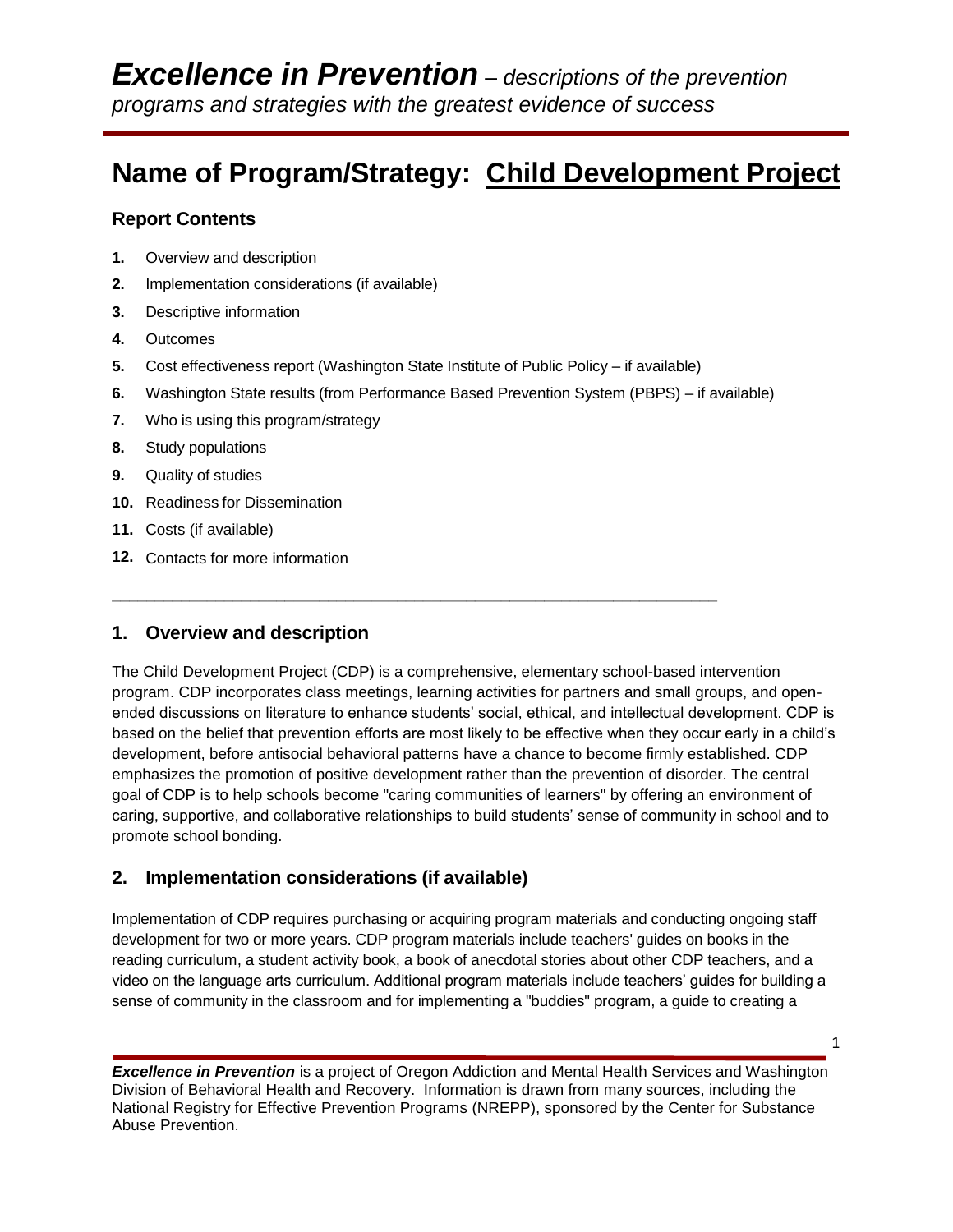sense of community in the school, and a family activity book. Each of these additional materials is accompanied by a video.

To implement CDP, teachers attend a two-day summer institute along with three three-day follow-up visits each year (for purposes of observation, coaching, consultation, and additional staff development). Teachers in each participating school receive follow-up visits for two or three years, depending on the school's success at implementing the program.

## **3. Descriptive Information**

| <b>Areas of Interest</b>         | Substance abuse prevention                                                                                                                 |
|----------------------------------|--------------------------------------------------------------------------------------------------------------------------------------------|
| <b>Outcomes</b>                  | 1: Youths not using alcohol, tobacco, or illegal drugs<br>2: Students performing at grade level or meeting state curriculum<br>standards   |
| <b>Outcome Categories</b>        | Alcohol<br>Drugs<br>Tobacco                                                                                                                |
| <b>Ages</b>                      | 0-5 (Early childhood)<br>6-12 (Childhood)                                                                                                  |
| <b>Genders</b>                   | Male<br>Female                                                                                                                             |
| <b>Races/Ethnicities</b>         | American Indian or Alaska Native<br>Asian<br><b>Black or African American</b><br>Hispanic or Latino<br>White<br>Race/ethnicity unspecified |
| <b>Settings</b>                  | School                                                                                                                                     |
| <b>Geographic Locations</b>      | Urban<br>Suburban<br>Rural and/or frontier                                                                                                 |
| <b>Implementation History</b>    |                                                                                                                                            |
| <b>NIH Funding/CER Studies</b>   |                                                                                                                                            |
| <b>Adaptations</b>               |                                                                                                                                            |
| <b>Adverse Effects</b>           |                                                                                                                                            |
| <b>IOM Prevention Categories</b> | Universal                                                                                                                                  |

*Excellence in Prevention* is a project of Oregon Addiction and Mental Health Services and Washington Division of Behavioral Health and Recovery. Information is drawn from many sources, including the National Registry for Effective Prevention Programs (NREPP), sponsored by the Center for Substance Abuse Prevention.

2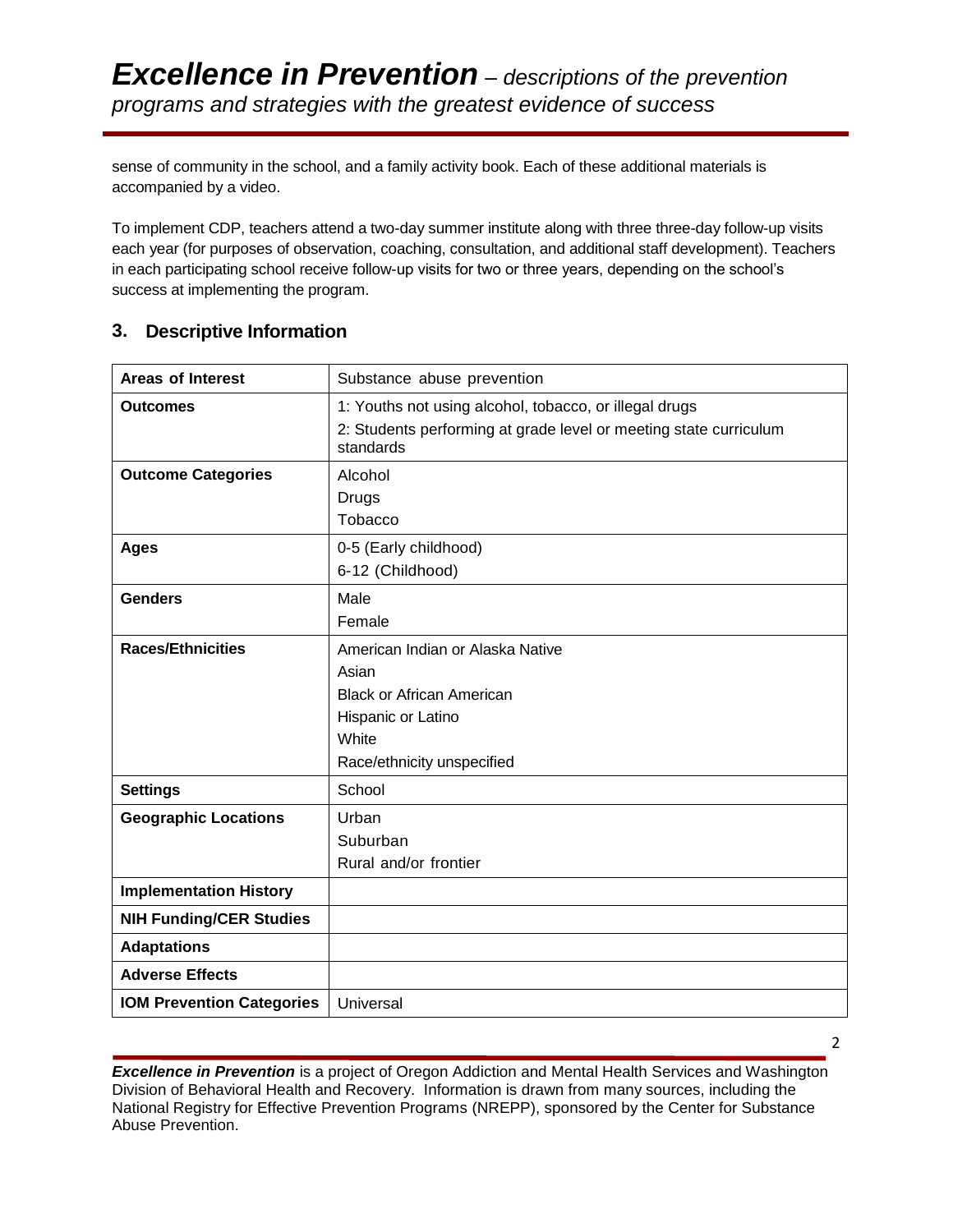## **4. Outcomes**

## **Outcome 1: Youths not using alcohol, tobacco, or illegal drugs**

| <b>Description of Measures</b>    |                                                                                                                                                                                                                                                                                                                                                                                                        |
|-----------------------------------|--------------------------------------------------------------------------------------------------------------------------------------------------------------------------------------------------------------------------------------------------------------------------------------------------------------------------------------------------------------------------------------------------------|
| <b>Key Findings</b>               | This program received a "promising" rating for the benchmark<br>"Increase the percentage of youths not using alcohol, tobacco, or<br>illegal drugs." Study results indicate that the CDP may contribute to<br>a short-term decrease in the use of alcohol and marijuana.                                                                                                                               |
|                                   | CDP results also seem promising for decreasing students' short-<br>term use of alcohol and marijuana (Battistich et al., 2000)), although<br>follow-up results (Battistich et al., 2004) reported no significant<br>longer-term program effects for either the total sample of students or<br>the high-change group.                                                                                   |
|                                   | The extent of CDP implementation may be a significant factor in the<br>success of program outcomes. Outcomes for high-change schools<br>were more positive than for other schools, suggesting that schools<br>with a stronger implementation of the program may experience<br>greater cognitive and behavioral changes among their students than<br>schools with weaker implementation of the program. |
|                                   | Finally, it should be noted that the CDP program developers have<br>been authors of all four studies cited in this program description.                                                                                                                                                                                                                                                                |
| <b>Studies Measuring Outcome</b>  |                                                                                                                                                                                                                                                                                                                                                                                                        |
| <b>Study Designs</b>              |                                                                                                                                                                                                                                                                                                                                                                                                        |
| <b>Quality of Research Rating</b> |                                                                                                                                                                                                                                                                                                                                                                                                        |

## **Outcome 2: Students performing at grade level or meeting state curriculum standards**

| <b>Description of Measures</b> |                                                                                                                                                                                                                                                                                                                                                                                                                                                                                     |
|--------------------------------|-------------------------------------------------------------------------------------------------------------------------------------------------------------------------------------------------------------------------------------------------------------------------------------------------------------------------------------------------------------------------------------------------------------------------------------------------------------------------------------|
| <b>Key Findings</b>            | This program received a "promising" rating for the benchmark<br>"Increase the percentage of students performing at grade level or<br>meeting state curriculum standards." The evaluations of the CDP<br>indicate that in some cases treatment group students have<br>experienced significant improvements in reading, math, science,<br>and social studies skills when compared with control group students.<br>The program's "promising" rating for the cognitive benchmark is due |
|                                | to mixed findings on the differences in achievement between                                                                                                                                                                                                                                                                                                                                                                                                                         |

**Excellence in Prevention** is a project of Oregon Addiction and Mental Health Services and Washington Division of Behavioral Health and Recovery. Information is drawn from many sources, including the National Registry for Effective Prevention Programs (NREPP), sponsored by the Center for Substance Abuse Prevention.

3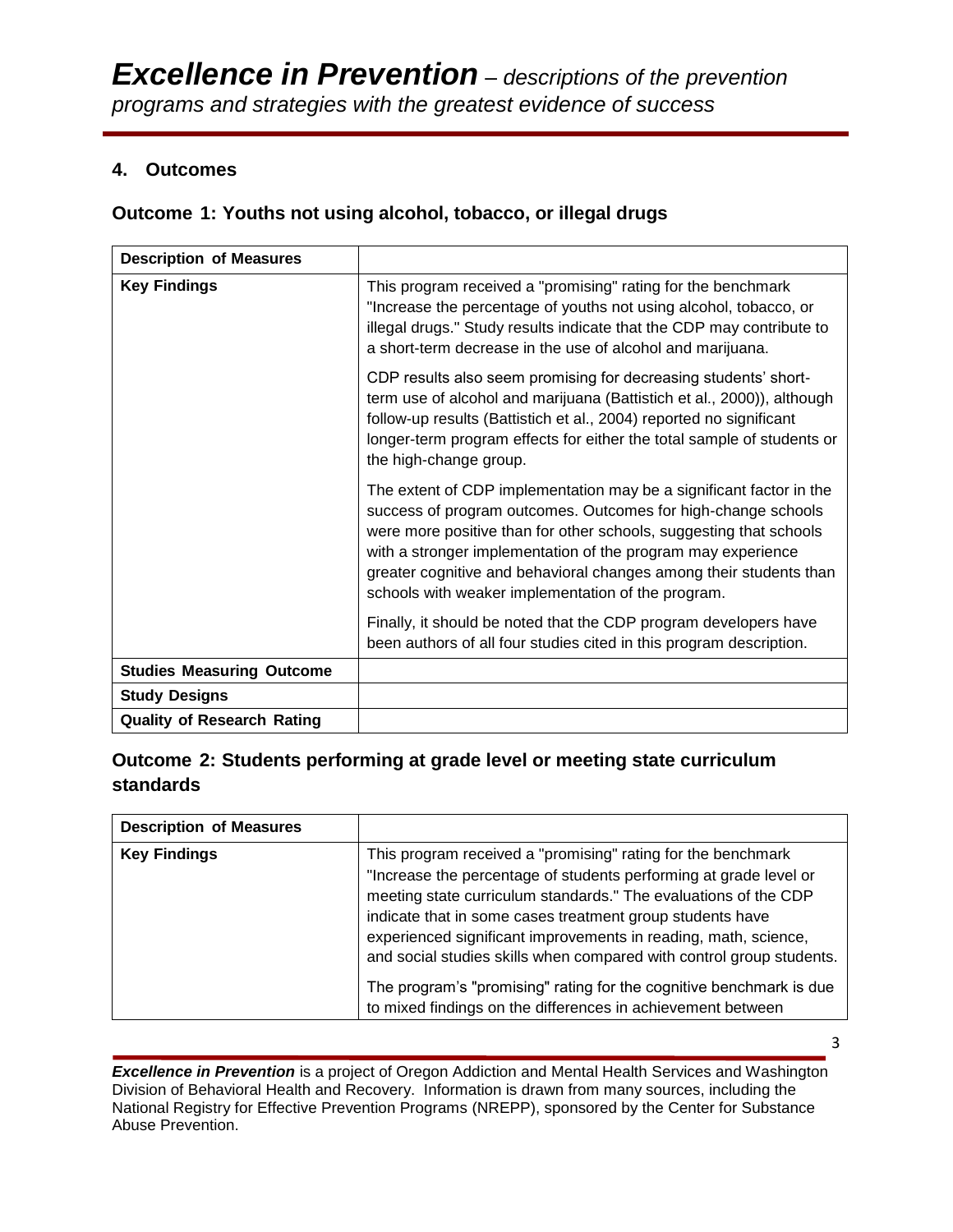# *Excellence in Prevention – descriptions of the prevention programs and strategies with the greatest evidence of success*

|                                   | treatment and control groups. For example, Solomon et al.'s (1988)      |
|-----------------------------------|-------------------------------------------------------------------------|
|                                   | study of fourth-grade students did not find any significant academic    |
|                                   | differences between treatment and control group students, although      |
|                                   | Solomon et al.'s sixth-grade follow-up study (1996) reported higher     |
|                                   | reading comprehension scores among treatment group students.            |
|                                   | Cognitive effects, as seen in Solomon et al. (2000), were very          |
|                                   | mixed. No differences were found between treatment and control          |
|                                   | groups on measures of inductive reasoning, and three of the five        |
|                                   | high--change schools showed no significant positive program             |
|                                   | effects. Two of the high-change schools did show significant            |
|                                   | program impacts, although results were mixed among the three            |
|                                   | program years. Effects on academic measures as reported by              |
|                                   | Battistich et al. (2004) were also mixed, with no significant           |
|                                   | differences found between treatment and control groups for the total    |
|                                   | sample of students, but they found a significantly positive effect      |
|                                   | favoring the treatment group for the high-change elementary<br>schools. |
|                                   |                                                                         |
|                                   | The extent of CDP implementation may be a significant factor in the     |
|                                   | success of program outcomes. Outcomes for high-change schools           |
|                                   | were more positive than for other schools, suggesting that schools      |
|                                   | with a stronger implementation of the program may experience            |
|                                   | greater cognitive and behavioral changes among their students than      |
|                                   | schools with weaker implementation of the program.                      |
|                                   | Finally, it should be noted that the CDP program developers have        |
|                                   | been authors of all four studies cited in this program description.     |
| <b>Studies Measuring Outcome</b>  |                                                                         |
| <b>Study Designs</b>              |                                                                         |
| <b>Quality of Research Rating</b> |                                                                         |

- **5. Cost effectiveness report** (Washington State Institute of Public Policy if available)
- **6. Washington State results** (from Performance Based Prevention System (PBPS) if available)

## **7. Where is this program/strategy being used (if available)?**

| <b>Washington Counties</b> | <b>Oregon Counties</b> |
|----------------------------|------------------------|
|                            |                        |

**Excellence in Prevention** is a project of Oregon Addiction and Mental Health Services and Washington Division of Behavioral Health and Recovery. Information is drawn from many sources, including the National Registry for Effective Prevention Programs (NREPP), sponsored by the Center for Substance Abuse Prevention.

4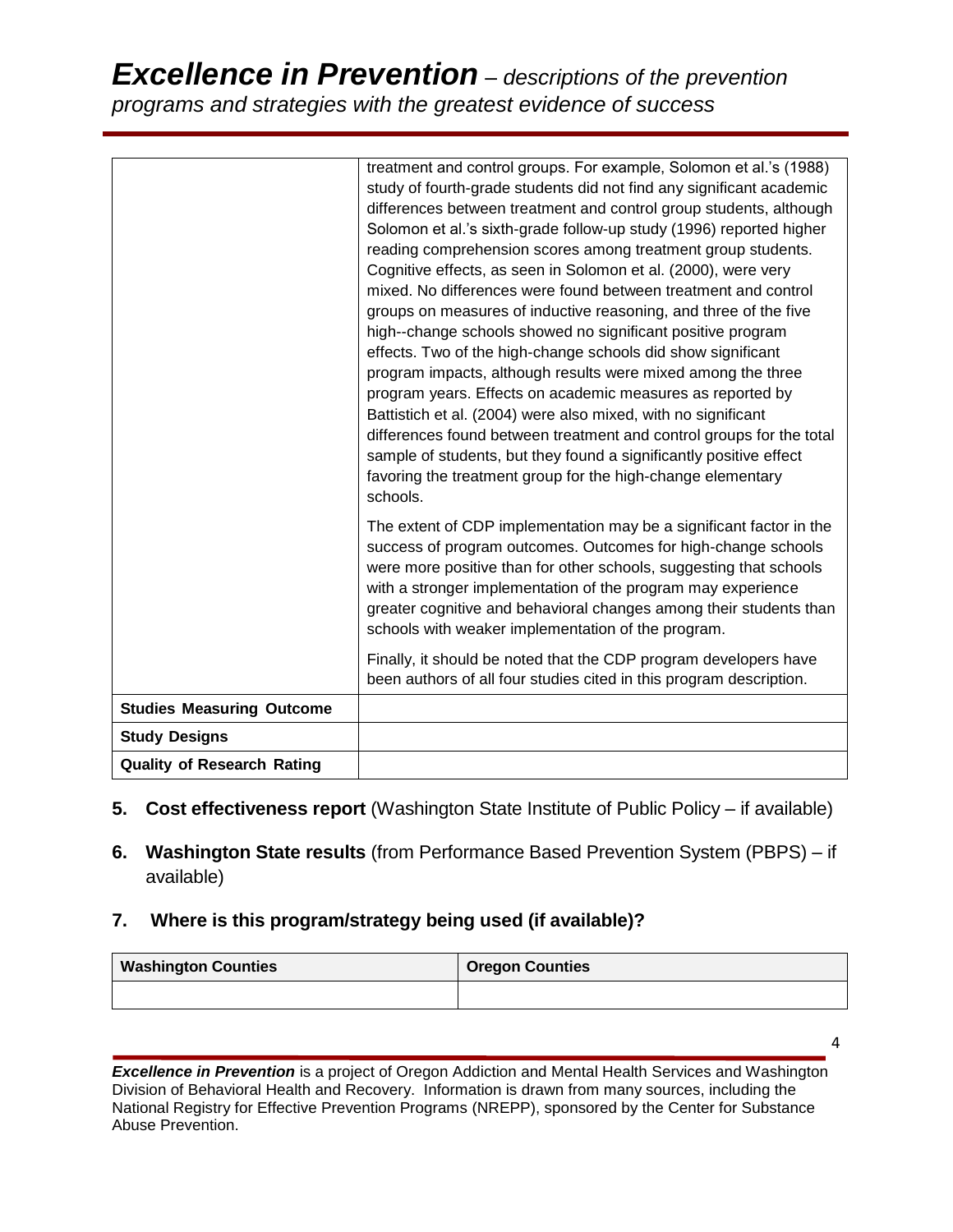## **8. Study Populations**

## **9. Quality of Research**

### **Evaluation Methods**

Solomon et al. (1988) studied the effects of CDP in a sample of 346 students from six elementary schools in a middle- to upper-middle class suburban school district in the San Francisco Bay area. The sample over the five study years consisted of three treatment schools (173 students) and three control schools (163 students), which included 67 classrooms. The six schools that were selected to participate in the study were divided into two roughly equal groups (of three schools each) based on sociodemographic characteristics, student achievement levels, school size, the faculty's teaching experience, and teachers' level of interest in participating in the program. These two groups of schools were then randomly assigned to receive CDP or serve as the control group. The majority of students in all of the schools were white, and there were no baseline differences between the treatment and comparison groups in terms of school size, student mobility, scores on student achievement tests, teachers' length of experience, or teachers' interest in participating in CDP. Children began the program in kindergarten and continued through the fourth grade, although analyses were cross-sectional as opposed to longitudinal (i.e., a different cohort of students provided information during each of the five study years). Students' scores on the California Achievement Test were compared.

Solomon et al. (1996) followed up on the Solomon et al. (1988) sample of students from Northern California. The authors studied learning outcomes among 272 sixth-grade students (157 treatment and 115 control group students) from two treatment and two control schools. (Due to decreased financial support, one treatment school and one control school were not included in the follow-up study.) Although this second study was cross-sectional, many of the students were assessed more than once because the program focused on students in successive grades in each year (e.g., 65 percent of the sixth-grade students had also been assessed in the fourth grade). Extensive baseline assessments of a random sample of students in the treatment and control schools revealed no large or consistent differences between the two groups of students. The outcome measure studied was sixth-grade reading comprehension scores, derived from a test previously developed by the Education Testing Service for the National Assessment of Educational Progress. For the test, students read two brief passages and then wrote responses to general questions about the meaning of the passages.

Battistich et al. (2000) conducted a larger study on sixth-grade students at 24 elementary schools (12 treatment and 12 control schools) from six school districts. The analysis sample consisted of approximately 1,600 students (800 each in the treatment and control groups) in each study year. Twelve of the schools were located on the West Coast of the United States, four in the South, four in the Southeast, and four in the Northeast. They included urban, suburban, and rural schools and served diverse student populations (e.g., 2 percent to 95 percent of students received free or reduced-price school lunches, 26 to 100 percent of students were members of ethnic minority groups, and 0 to 32 percent had limited or no English-speaking skills). Districts were selected based on suggestions from district superintendents and other central office administrators. Comparison schools were chosen that

*Excellence in Prevention* is a project of Oregon Addiction and Mental Health Services and Washington Division of Behavioral Health and Recovery. Information is drawn from many sources, including the National Registry for Effective Prevention Programs (NREPP), sponsored by the Center for Substance Abuse Prevention.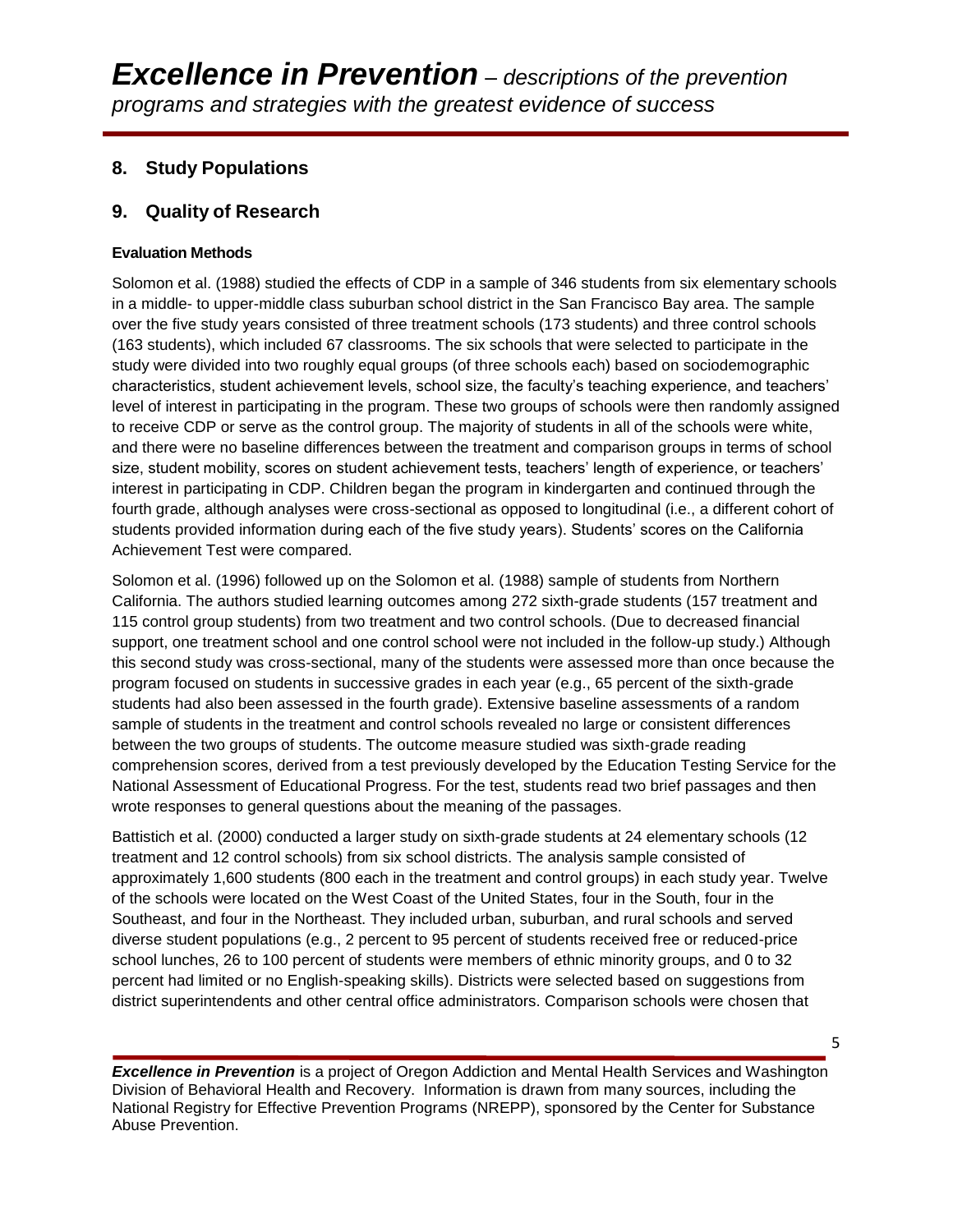# *Excellence in Prevention – descriptions of the prevention programs and strategies with the greatest evidence of success*

matched the treatment schools as closely as possible with respect to various demographic characteristics. The analysis of outcomes comparing treatment and control groups was cross-sectional. Outcome measures included students' self-reported use of cigarettes, alcohol, and marijuana, and students' selfreported involvement in ten delinquent behaviors during the past year, including throwing objects at people or cars, carrying a weapon, threatening to harm someone, hurting someone on purpose, or being involved in a gang fight. The authors also conducted a separate analysis for "high-change" schools (treatment schools for which most or all of the teachers showed at least moderately positive changes in their degree of CDP implementation from the baseline year).

Solomon et al. (2000) analyzed different program effects in the same sample of students studied by Battistich et al. (2000). Student academic performance was studied through a measure of students' inductive reasoning skills, as well as through standardized tests of reading and math achievement.

Battistich et al. (2004) also conducted a follow-up study to Battistich et al. (2000), tracking students through 6th, 7th, and 8th grades. The sample consisted of six of the original 12 CDP and matched comparison schools. At these schools, an average of 49 percent of students were eligible for free or reduced price school lunches, and an average of 57 percent of students were members of ethnic minorities. By the time the follow-up study was conducted, 35 percent of the original sample of CDP and control group students had graduated from middle school, and an additional 8 percent were unable to be located in the participating school districts. Parental consent to participate in the follow-up study was obtained for 1,246 students, including 700 former CDP students and 546 former control group students. The racial/ethnic background of students was diverse (40 percent White, 32 percent Hispanic, 22 percent African-American, and 5 percent Asian). There were significantly fewer Hispanic students in the CDP group than the control group (28 percent versus 38 percent), and CDP students were significantly more likely than control students to have initiated tobacco use (22 percent versus 13 percent) but significantly less likely to have initiated marijuana use (2 percent versus 6 percent). Outcome measures included past month use of tobacco, alcohol, marijuana, and other elicit drugs; delinquent behaviors (e.g., using weapons in a fight); grade-point average in core academic subjects (language arts, mathematics, science, and social studies), and scores on district-administered achievement tests. Program effects were assessed by comparing the total sample of all treatment and comparison students, as well as by focusing only on students from high-change schools. Sample sizes for the high-change group were approximately 775 students for the behavior variables, and 900 students for the academic achievement data.

### **Key Evaluation Findings**

Results from the Solomon et al. (1988) study of fourth-grade students found:

There were no significant differences between treatment and control groups on the California Achievement Test.

The Solomon et al. (1996) follow-up study of sixth-grade students reported:

The treatment group had significantly higher reading comprehension scores than the control group.

*Excellence in Prevention* is a project of Oregon Addiction and Mental Health Services and Washington Division of Behavioral Health and Recovery. Information is drawn from many sources, including the National Registry for Effective Prevention Programs (NREPP), sponsored by the Center for Substance Abuse Prevention.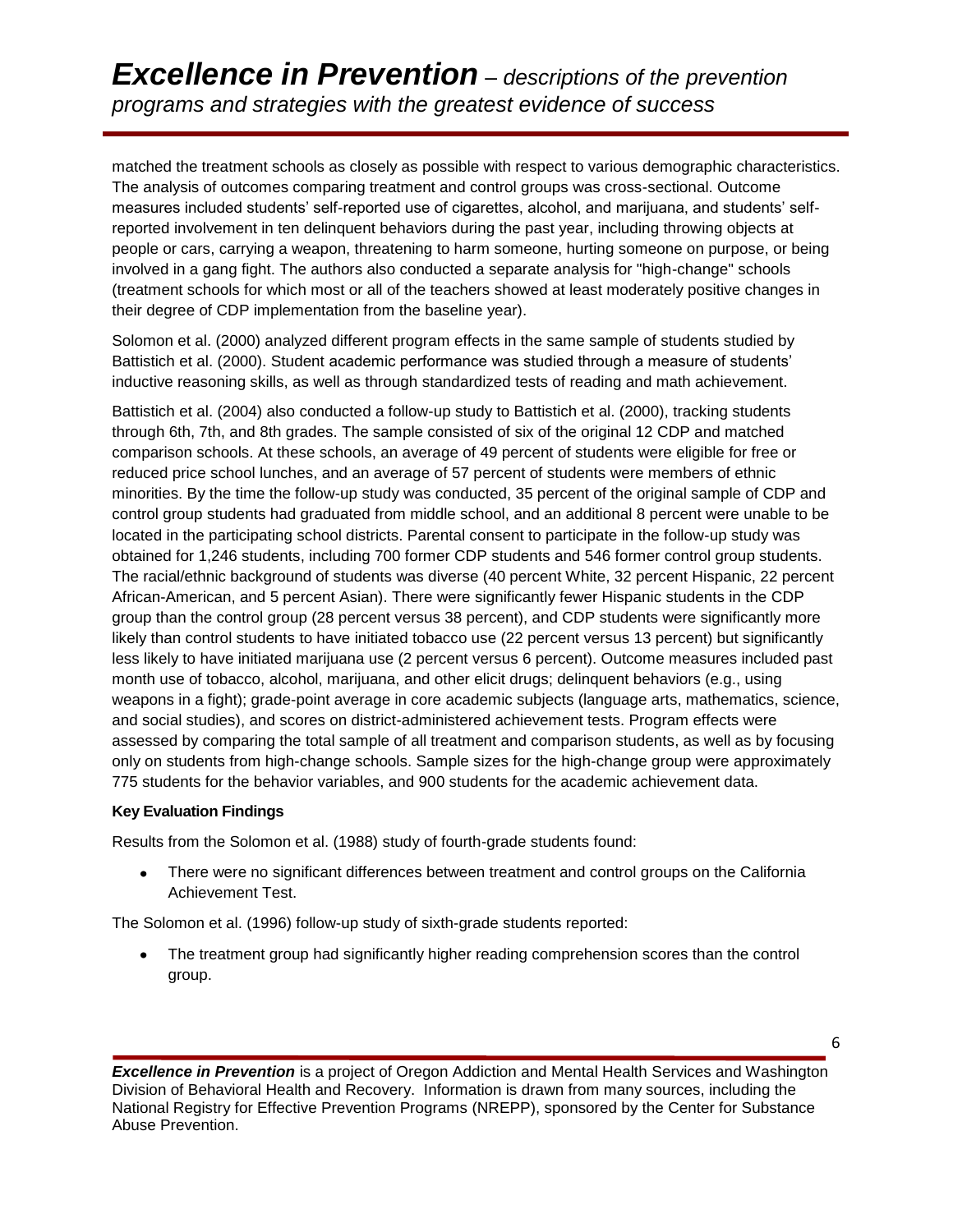Battistich et al.'s (2000) study of 24 schools, found, for the total sample, that there was little evidence of program effects on students' involvement in problem behaviors. No significant differences were found between groups in the use of cigarettes or marijuana, carrying weapons, threatening to hurt someone, hurting someone purposely, or involvement in gang fights. The authors reported the following marginally significant findings:

- Compared with control group students, treatment group students exhibited a larger decrease in the use of alcohol.
- Compared with control group students, treatment group students exhibited an increase in the frequency of throwing objects at people or vehicles.

For high-change schools (including five treatment and five control schools), results for the treatment group were somewhat more favorable. The authors reported the following:

- Treatment group students showed a significantly greater decrease in the use of alcohol and marijuana when compared with control group students.
- Treatment group students also showed a marginally significant greater decrease in involvement in gang fights when compared with control group students.
- No significant differences were found between the two groups in cigarette use, throwing objects, carrying weapons, threatening to hurt someone, or hurting someone purposely.

The 24-school study on cognitive effects (Solomon et al., 2000) found the following:

- There was little evidence that CDP had consistent overall effects on achievement.
- The five schools rated as high-change schools showed no significant program impacts on the measure of inductive reasoning.
- Three of the high-change schools showed no significant program impacts on standardized achievement tests, and one of the three schools demonstrated a significantly negative program effect on math achievement. The remaining two schools showed large positive impacts when compared with control schools.

The follow-up study by Battistich et al. (2004), that tracked 1,246 students through middle school, found the following results for the total sample:

- No significant differences between CDP students and control group students for grade point average or achievement test scores.
- No significant differences between groups for use of tobacco, alcohol, cigarettes, or other illicit drugs.
- No significant differences between groups for delinquent behaviors.

For the high-change elementary schools, the authors reported the following:

*Excellence in Prevention* is a project of Oregon Addiction and Mental Health Services and Washington Division of Behavioral Health and Recovery. Information is drawn from many sources, including the National Registry for Effective Prevention Programs (NREPP), sponsored by the Center for Substance Abuse Prevention.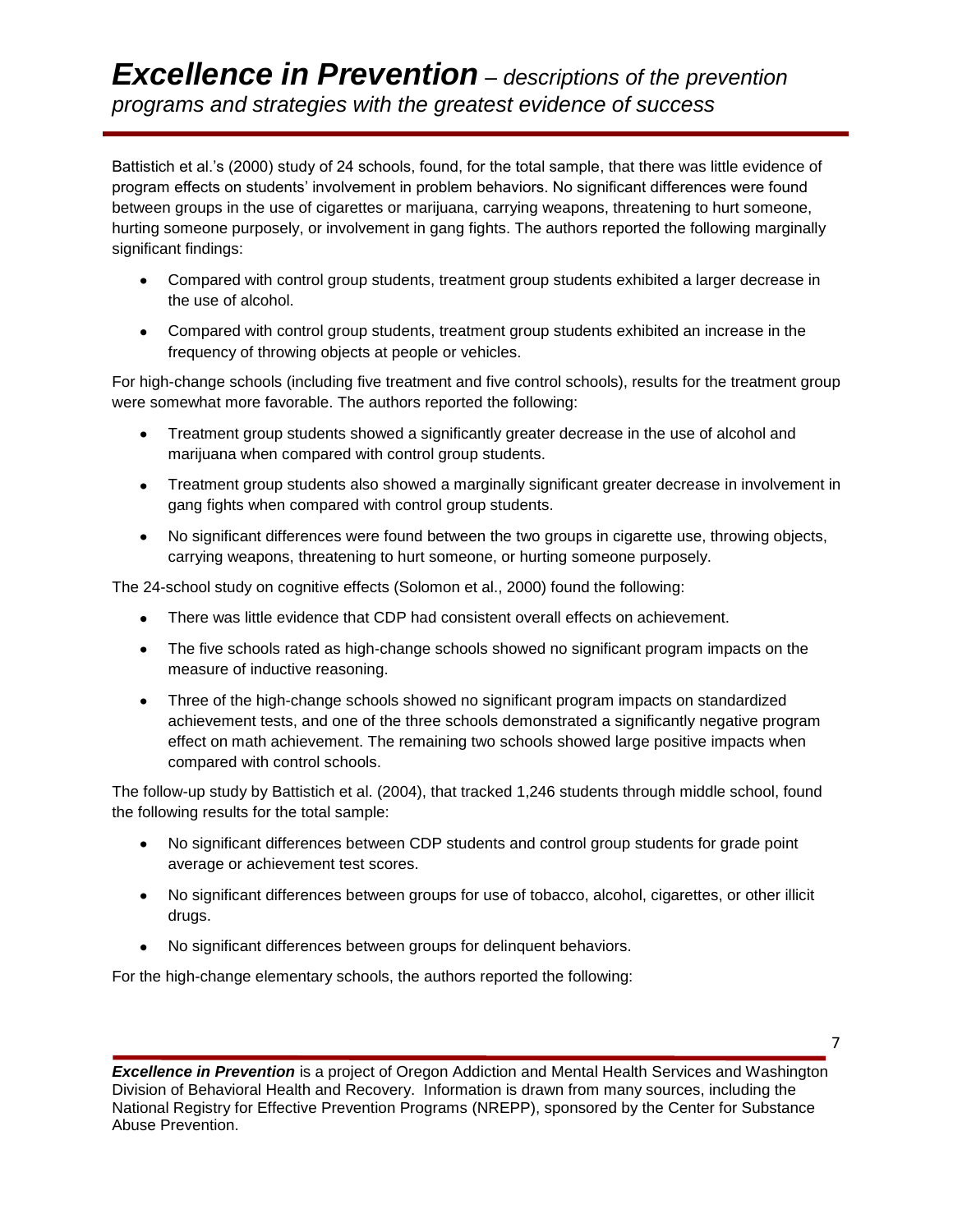- A significantly positive effect favoring the treatment group for grade point average of core academic subjects.
- A significantly positive effect favoring the treatment group for achievement test scores.
- Treatment group students scored significantly lower on rates of delinquent behaviors.
- No significant differences were found between groups for use of tobacco, alcohol, cigarettes, or other illicit drugs.

#### **Supplementary Materials**

Battistich, Victor, Eric Schaps, and Nance Wilson, "Effects of an Elementary School Intervention on Students' "Connectedness" to School and Social Adjustment During Middle School," The Journal of Primary Prevention, Vol. 24, No. 3, 2004, pp. 243-262.

Battistich, Victor, Eric Schaps, Marilyn Watson, Daniel Solomon, and Catherine Lewis, "Effects of the Child Development Project on Students' Drug Use and Other Problem Behaviors," The Journal of Primary Prevention, Vol. 21, No. 1, 2000, pp. 75-99.

Solomon, Daniel, Marilyn S. Watson, Kevin L. Delucchi, Eric Schaps, and Victor Battistich, American Educational Research Journal, Vol. 25, No. 4, 1988, pp. 527-554.

Solomon, Daniel, Marilyn S. Watson, Victor Battistich, Eric Schaps, and Kevin Delucchi, "Creating Classrooms that Students Experience as Communities," American Journal of Community Psychology, Vol. 24, No. 6, 1996, pp. 719-748.

Solomon, Daniel, Victor Battistich, Marilyn Watson, Eric Schaps, and Catherine Lewis, "A Six-District Study of Educational Change: Direct and Mediated Effects of the Child Development Project," Social Psychology of Education, Vol. 4, No. 1, 2000, pp. 3-51.

#### **Study Strengths**

A strength of the program evaluation is that it was conducted by an independent outside evaluator rather than by the program implementers and designers.

#### **Study Weaknesses**

A weakness of the program evaluation is that it was difficult to determine which specific program components accounted for the observed significant program effects, due to the large number of program components and inconsistent implementation across sites.

### **10. Readiness for Dissemination**

### **11. Costs**